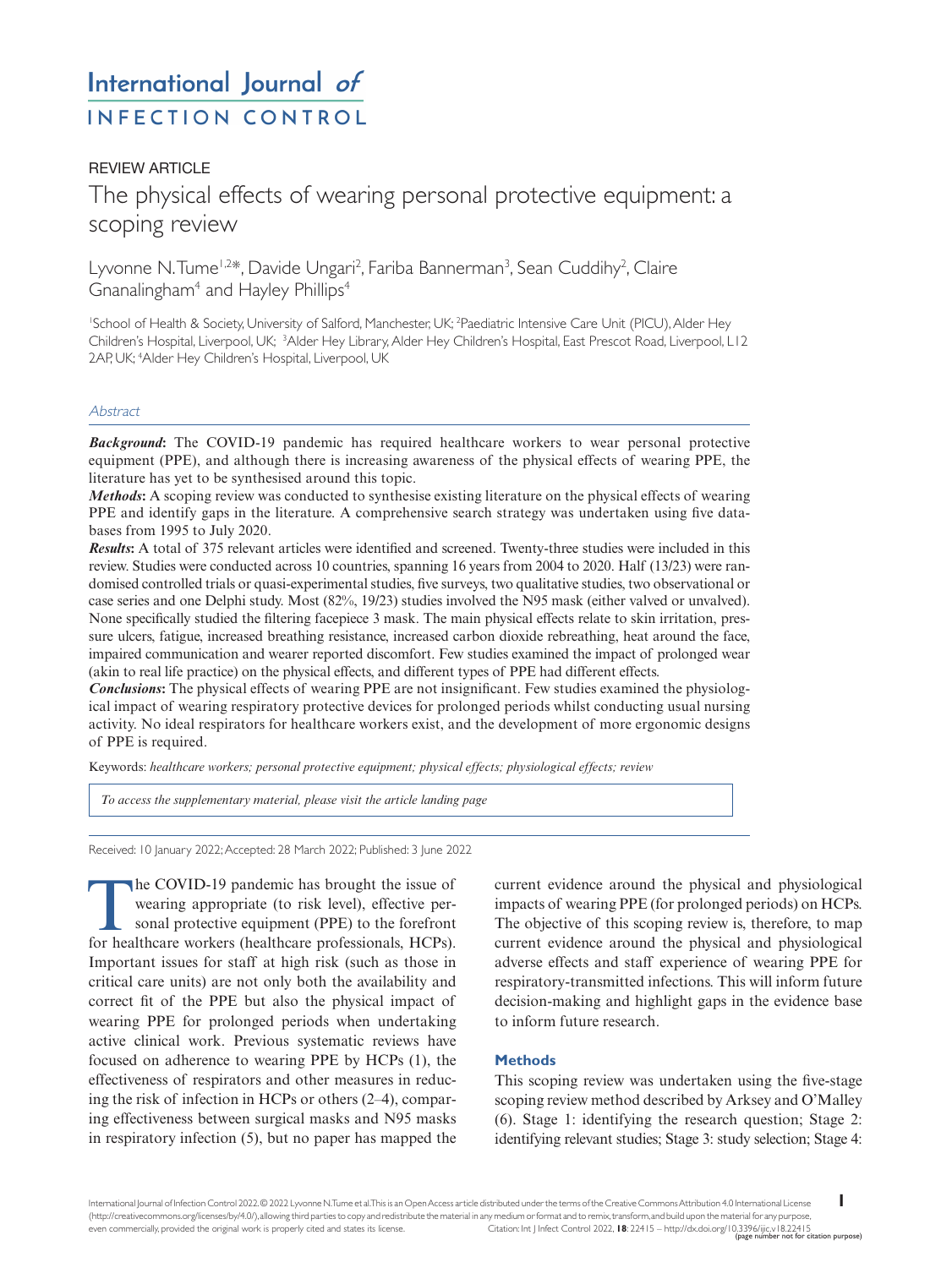charting the data and Stage 5: collating, summarising and reporting the results. In this study, PPE was defined as wearing any component of respiratory protective devices (RPDs), eye protection, gown and gloves, for protection against respiratory-transmitted infections. This study has conformed to the Preferred Reporting Items for Systematic Reviews and Meta-analyses (PRISMA) reporting checklist for scoping reviews (7) and is registered in OSF.HOME as a scoping review.

## *Stage 1: Identifying the research question*

Our questions were developed in response to both a clinical and research need and are as follows: In HCPs (human participants) wearing PPE for respiratory-transmitted infections:

- 1. What are the physiological and physical effects?
- 2. What are the adverse effects of wearing PPE?
- 3. How do staff experience the physical effects of working in PPE?

## *Stage 2: Identifying relevant studies*

We developed our search strategy in consultation with a medical information specialist (FB) who searched the following bibliographic electronic databases: MEDLINE, EMBASE, The Cochrane Library and CINAHL, using the Health Databases Advanced Search (HDAS) platform between 10 June and 8July 2020 using the search terms listed in Table 1. We also searched the PROSPERO systematic review database and Google Scholar to capture any items not previously identified. We screened reference lists of included studies and relevant reviews. The search strategies for each database can be found in Supplementary File 1.

We included papers from 1995 onwards (25 years) to include other respiratory pandemics: severe acute respiratory syndrome (SARS) (2003), influenza A H1N1 (2009) and other influenzas, in addition to COVID-19. Only papers published in English were included, and we included both quantitative and qualitative research studies if the physical effects of wearing one or more components of PPE (defined previously) were studied or reported, if they were conducted in humans or HCPs or surveys where they examined HCPs perceived physical effects. Grey literature was searched, and any previously unidentified references were identified, but these are not included in the

review. We excluded papers that examined HCPs ability to perform certain tasks (e.g. resuscitation) wearing PPE, those relating to adherence to PPE and contamination during donning and doffing, entirely laboratory or simulation based studies where the physical impact on humans was not studied, and studies specifically in pregnant women as this has been previously reported. This scoping review is also not looking at mask/PPE effectiveness, so papers examining this were excluded. General discussion papers, opinion pieces and non-English papers were also excluded.

## *Stage 3: Article selection*

Stage 3 involved the clinical members of the study team (LT, DU, SC, CG and HP), screening all retrieved abstracts for potential inclusion, by applying the inclusion and exclusion criteria above. All abstracts were screened by two reviewers, and any discrepancies or ambiguity resolved by discussion with LT. If the relevance of a study was unclear from the abstract, then the full article was obtained (Fig. 1).

## *Stage 4: charting and extracting the data*

The next stage involved data extraction and 'charting' key items of information obtained from the primary research studies. Data extraction templates were created: qualitative papers (key themes identified) and quantitative papers (numerical data extraction). Data were extracted into an evidence table (developed *a priori*), and this was checked for accuracy by the lead author (LT).

## *Stage 5: collating, summarising, and reporting the results*

First, tables and chart mapping have been produced for the types of PPE studied, the physical effects and the time spent in PPE. Second, the literature has been organised thematically according to different physical effects reported with PPE.

## **Results**

Three hundred and seventy-five research papers were identified through the searches (after duplicates removed) and screened. Six pieces of grey literature were located (these were national, professional society or company guidance and are not primary evidence included in the review), full text was obtained for 43 papers, and 23

#### *Table 1.* Search terms

| Population                                                                                                                                                       | Exposure                                                                                                                                                                         | <b>Outcomes</b>                                                                                                                                                                                                                               |
|------------------------------------------------------------------------------------------------------------------------------------------------------------------|----------------------------------------------------------------------------------------------------------------------------------------------------------------------------------|-----------------------------------------------------------------------------------------------------------------------------------------------------------------------------------------------------------------------------------------------|
| Adult, humans and healthcare workers;<br>healthcare professionals, nurses and doctors;<br>occupational health; intensive care unit;<br>phenomenology; experience | Personal protective equipment and respiratory<br>protective devices; N95 masks; FFP3 masks;<br>respirator; PAPRS and COVID-19; SARS, H1N1,<br>influenza and pandemic; SARS-CoV-2 | Physical effect, physiological effects, heart rate,<br>carbon dioxide, skin breakdown, pressure ulcers,<br>breathing, heat, exhaustion and fatigue; anxiety;<br>confusion; tolerance; stress; reaction time;<br>discomfort and nasal function |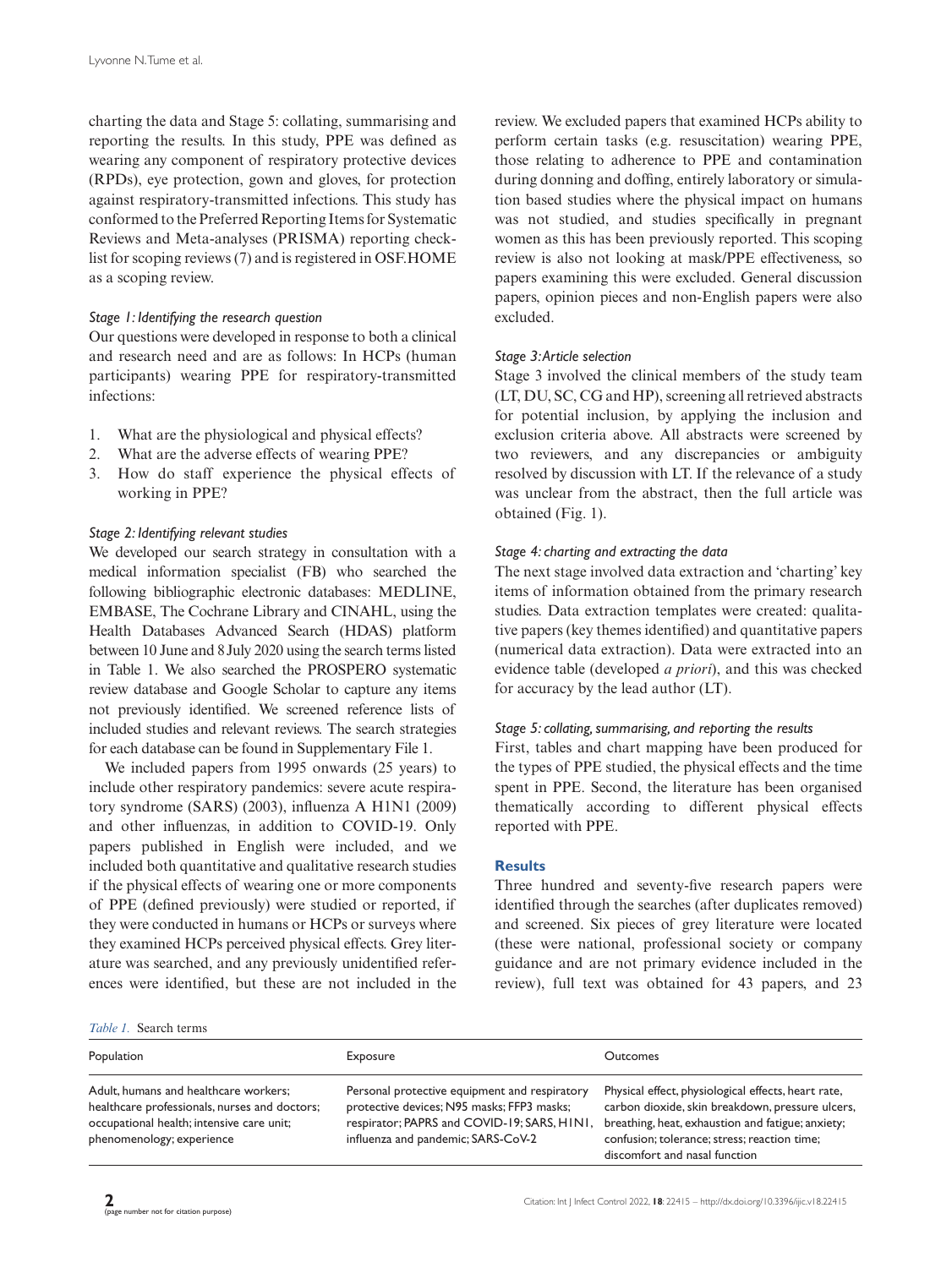

*Fig. 1.* The PRISMA diagram.

research papers met the inclusion criteria and are included in the review (Fig. 1). Studies were conducted across 10 countries, spanning 16 years from 2004 to 2020. Half (13/23) were randomised controlled trials or quasi-experimental studies, five surveys, two qualitative studies, two observational or case series and one Delphi study (Table 2).

Different types of PPE were studied (Fig. 2), most commonly RPDs, and of these, 82% (19/23) were N95 masks (either valved or unvalved).

Figures 3 and 4 summarise the main physical effects common to PPE. None of them specifically studied the model most used within Europe and the UK, the filtering facepiece (FFP) 3 mask, although other RPDs (like the N95) may produce similar effects.

The results of this review are categorised into six main themes:

- HCP reported physical effects of wearing PPE
- The respiratory effects wearing different masks/ respirators
- Other effects of different mask/respirator
- The physical effects of wearing PPE on the skin
- Staff preferences of PPE type
- The impact of time and duration on the physical effects of wearing PPE

## **Healthcare professionals reported physical effects of wearing PPE**

Eight of the studies (8–15) examined the reported physical effects of wearing PPE in HCPs: five survey designs including Delphi studies (9–11, 13, 15), one case series (8), one mixed method study (12) and one qualitative study (14). These studies were conducted in Singapore, Malaysia, the United States, China, Australia, Israel, Portugal and Iran from 2006 to 2020. Two of these focused specifically on skin effects, and these are discussed under that heading, with one study focusing specifically on headaches. Lim et al. (11) surveyed 212 HCPs about headaches when wearing the N95 mask. Thirty-seven percent reported headaches when wearing the N95, and over half of these (55%) had worn the mask continuously for >4 h. Staff who suffered from preexisting headaches suffered this symptom significantly more ( $P =$ 0.01). In a study (12) performed in Australia during the H1N1 pandemic, staff reported how difficult and uncomfortable wearing full PPE was and the impaired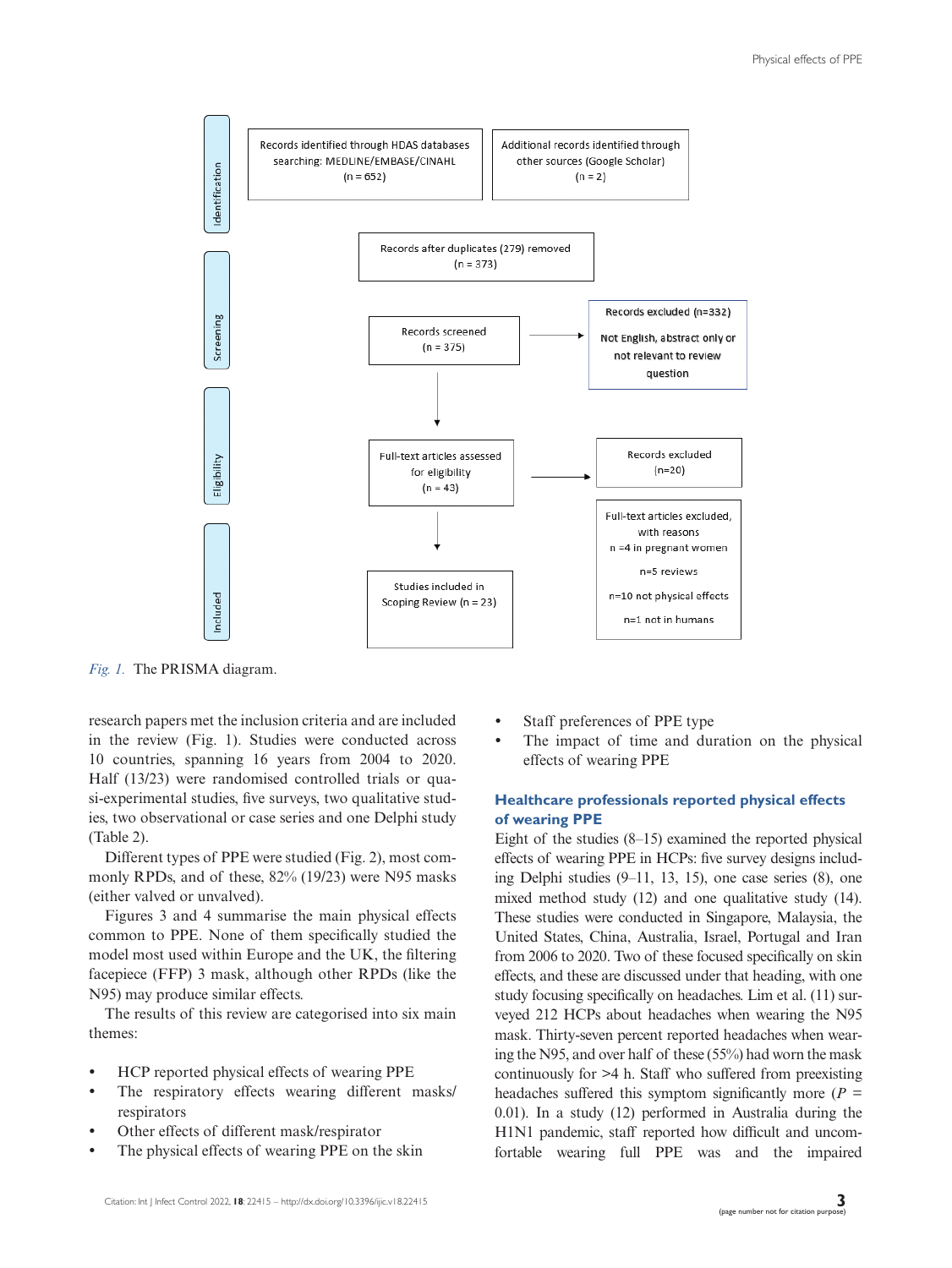| Table 2. Summary of studies included in review (in order of level of evidence) |                                           |                                                                                                                                                                                                  |                                                                                                                                                                                                                              |                                                                                                                                                                                                                                                         |
|--------------------------------------------------------------------------------|-------------------------------------------|--------------------------------------------------------------------------------------------------------------------------------------------------------------------------------------------------|------------------------------------------------------------------------------------------------------------------------------------------------------------------------------------------------------------------------------|---------------------------------------------------------------------------------------------------------------------------------------------------------------------------------------------------------------------------------------------------------|
|                                                                                | First author/year Country/study<br>design | Personal protective<br>equipment (PPE) studied                                                                                                                                                   | Sample                                                                                                                                                                                                                       | Key findings                                                                                                                                                                                                                                            |
| <b>Randomised trials</b>                                                       |                                           |                                                                                                                                                                                                  |                                                                                                                                                                                                                              |                                                                                                                                                                                                                                                         |
| Loibner (2019)                                                                 | Australia                                 | <b>PAPRS</b>                                                                                                                                                                                     | 10 male and 9 female<br>volunteers aged 21-38 years.                                                                                                                                                                         | 3/19 subjects withdrew and did not finish<br>the task.                                                                                                                                                                                                  |
|                                                                                | Randomised trial                          | Suit A: TychemR F overall<br>whole-body suit with a<br>reusable light hood Versaflo<br>S-655 and an external 3M<br>Jupiter Powered Air Turbo<br>Unit providing head-only<br>positive pressure    | Wearing for up to 6 h at<br>22 degree and 4 h at 28 degrees<br>with intermittent breaks form<br>active tasks                                                                                                                 | The most restrictive factors were<br>reduced dexterity due to multiple glove<br>layers, impaired visibility by flexible face<br>shields and back pain related to the<br>respirator of the fully ventilated suit.                                        |
|                                                                                |                                           | Suit B: 3M JS-series Type 3<br>Chemical and Respiratory<br>Protective Suit with                                                                                                                  |                                                                                                                                                                                                                              | Heat stress and liquid loss were perceived<br>as restrictive at a working temperature of<br>28°C but not 22°C.                                                                                                                                          |
|                                                                                |                                           | integrated respirator 3M<br>Jupiter JP-ER-03 Powered<br>Air Purifying Turbo fixed as a<br>rucksack                                                                                               |                                                                                                                                                                                                                              | Discomfort due to sweat increased in<br>both suits ( $P < 0.001$ ) and significantly<br>more with suit A than with suit B<br>$(P = 0.003)$                                                                                                              |
| Rebman (2013) USA                                                              | Randomised                                | N95 respirator alone or with<br>a surgical mask overlay                                                                                                                                          | 10 nurses working in a medical<br>ICU aged 20-50 years, non-smok-<br>ers, not pregnant                                                                                                                                       | Most nurses (90%) tolerated wear-<br>ing respiratory protection for two<br>12-h shifts                                                                                                                                                                  |
|                                                                                | crossover trial                           |                                                                                                                                                                                                  |                                                                                                                                                                                                                              | Average time spent in N95<br>before removal was 214-199 min<br>$\frac{day \mid \text{vs. day 2}}{y}$                                                                                                                                                    |
|                                                                                |                                           |                                                                                                                                                                                                  |                                                                                                                                                                                                                              | $CO2$ levels increased significantly<br>compared with baseline measures,<br>especially when comparing an N95 with a<br>surgical mask to only an N95 but changes<br>not clinically relevant                                                              |
|                                                                                |                                           |                                                                                                                                                                                                  |                                                                                                                                                                                                                              | Perceived exertion; perceived shortness<br>of breath; and complaints of head-<br>ache, light-headedness and difficulty<br>communicating increased over time.<br>Almost one-quarter (22%) of respira-<br>tor removals were due to reported<br>discomfort |
|                                                                                | <b>Quasi-experimental studies</b>         |                                                                                                                                                                                                  |                                                                                                                                                                                                                              |                                                                                                                                                                                                                                                         |
| Shenal (2012)                                                                  | <b>USA</b><br>Crossover trial             | Medical mask (MM); duckbill<br>N95 (DB); cup N95 (N95).<br>Cup N95+ exhalation valve<br>(N95+V).<br>Cup N95+ medical mask<br>(N95+MM).<br>Cup N95+ exhalation valve +<br>medical mask (N95+V+MM) | 27 healthcare workers, aged<br>24–65 (mean 48 years [SD, II<br>years], 15 women)<br>Each served as own control and<br>wore one of seven respirators<br>ensembles or a medical mask for<br>up to 8 h, or as long as tolerated | Average discomfort level was signifi-<br>cantly different amongst respirators<br>$(P = 0.0351)$ and over time<br>(P < 0.0001)                                                                                                                           |
|                                                                                |                                           |                                                                                                                                                                                                  |                                                                                                                                                                                                                              |                                                                                                                                                                                                                                                         |
|                                                                                |                                           |                                                                                                                                                                                                  |                                                                                                                                                                                                                              | The N95 had a significantly greater<br>discomfort level than PAPR at 6 h<br>(adjusted $P = 0.0065$ ) and at 8 h<br>(adjusted $P = 0.0072$ )                                                                                                             |
|                                                                                |                                           |                                                                                                                                                                                                  |                                                                                                                                                                                                                              | Discomfort increased over time with<br>continual respirator use over an 8-h<br>period                                                                                                                                                                   |
|                                                                                |                                           |                                                                                                                                                                                                  |                                                                                                                                                                                                                              | The level of self-perceived discomfort<br>increased over time and across<br>respirators. Facial heat pain and<br>pressure are amongst the most<br>common complaints associated with<br>discomfort                                                       |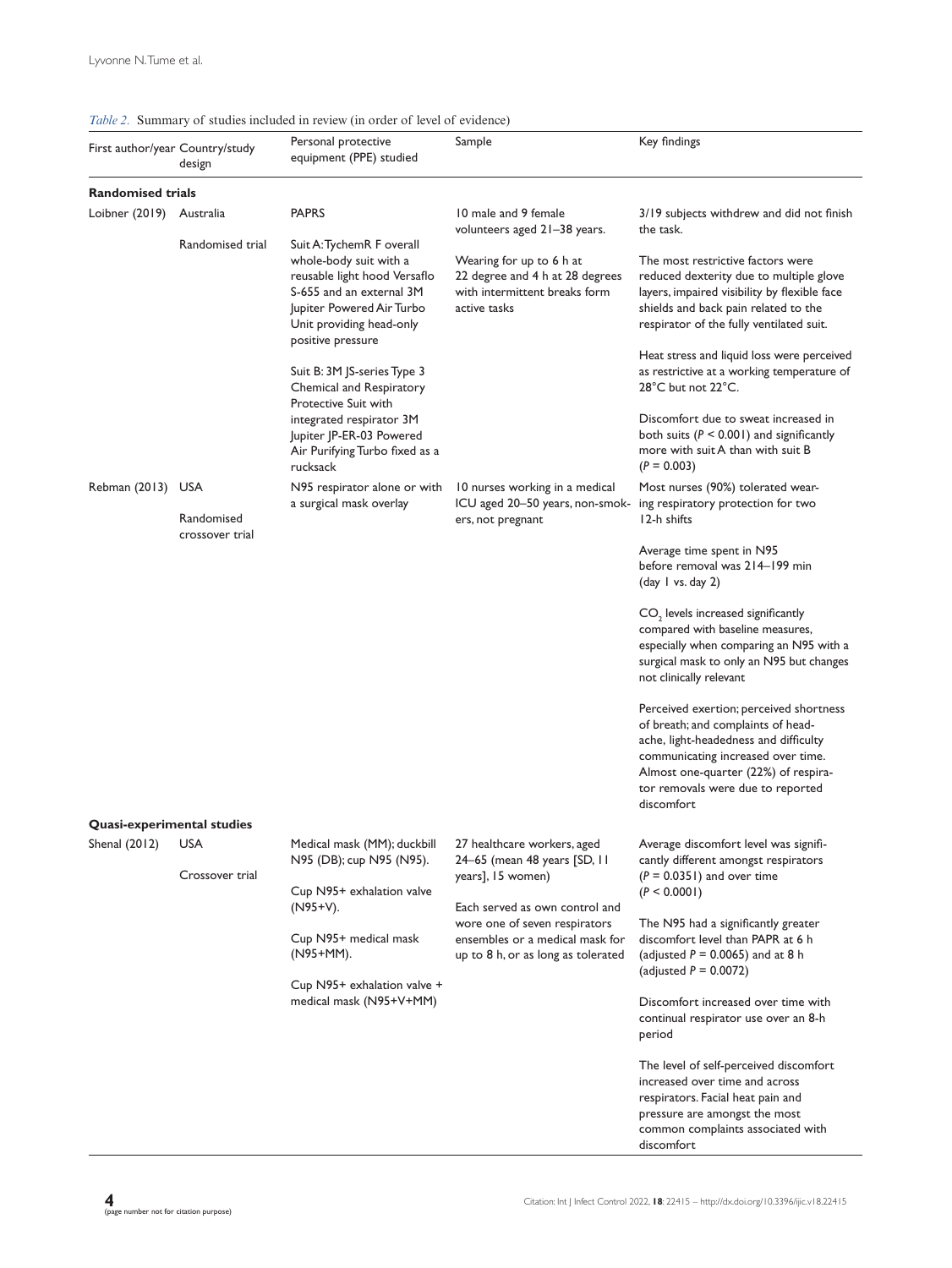*Table 2.* (Continued)

| First author/year Country/study | design                                           | Personal protective<br>equipment (PPE) studied         | Sample                                                                                                                         | Key findings                                                                                                                                                                                                                                                                                                                                                                                        |
|---------------------------------|--------------------------------------------------|--------------------------------------------------------|--------------------------------------------------------------------------------------------------------------------------------|-----------------------------------------------------------------------------------------------------------------------------------------------------------------------------------------------------------------------------------------------------------------------------------------------------------------------------------------------------------------------------------------------------|
| Li (2005)                       | Hong Kong<br>Quasi-experimental<br>study         | N95 (3M 8210) and surgical<br>mask                     | 10 healthy adults, 5 male and<br>5 female non-smokers                                                                          | Significant differences were observed<br>between N95 and surgical masks. Mean<br>heart rate, microclimate temperature,<br>humidity and skin temperature inside the<br>facemask, together with perceived humidity,<br>heat, breathing resistance in the facemask,<br>itchiness, fatigue and overall discomfort<br>were significantly ( $P < 0.01$ ) higher for<br>N95 masks than for surgical masks. |
|                                 |                                                  |                                                        |                                                                                                                                | The subjective perception of breathing<br>difficulty and discomfort increased<br>significantly with increasing thermal stress                                                                                                                                                                                                                                                                       |
| Bansal 2009                     | <b>USA</b><br>Quasi-experimental                 | HFM (unspecified) and<br>N95 respirators               | mean age 47.5 years                                                                                                            | 56 adults: 39 male and 17 females; Task affected tidal volume, minute<br>ventilation, breathing frequency and heart<br>rate; all were greater in heavier tasks                                                                                                                                                                                                                                      |
|                                 | study                                            |                                                        |                                                                                                                                | The HFM led to prolongation of the<br>inspiratory time ( $P < 0.0001$ ), reduction<br>of the expiratory time ( $P = 0.0018$ ) and<br>increase in the duty cycle $(P < 0.0001)$                                                                                                                                                                                                                      |
|                                 |                                                  |                                                        |                                                                                                                                | For most individuals, those that were<br>healthy and with mild respiratory<br>impairments, either respirator was<br>adequate, although there was the potential<br>for a small number of people to suffer<br>more adverse physiological impacts                                                                                                                                                      |
| Roberge (2010) USA              | Quasi-experimental<br>study                      | 2 N95 masks with and<br>without an exhalation valve    | 10 healthy HCPs (7 women and<br>3 men, aged 20-45 years) who<br>were experienced with<br>wearing RPDs                          | The N95 with exhalation valve offered<br>no benefit in physiological burden over<br>the N95 without valve                                                                                                                                                                                                                                                                                           |
|                                 |                                                  |                                                        |                                                                                                                                | In healthy healthcare workers, N95 masks<br>did not impose any important physiological<br>burden during I h of use, at realistic<br>clinical work rates, but the dead-space<br>carbon dioxide and oxygen levels were<br>significantly above and below, respectively,<br>the ambient workplace standards, and<br>elevated partial pressure of carbon dioxide<br>(PCO <sub>2</sub> ) is a possibility |
|                                 |                                                  |                                                        |                                                                                                                                | An exhalation valve did not significantly<br>ameliorate the masks PCO <sub>2</sub> impact                                                                                                                                                                                                                                                                                                           |
| Lee $(2011)$                    | Singapore<br>Quasi-experimental Korea)<br>design | N95 (3M 8210) respirators<br>(3M Korea Limited, Seoul, | 14 healthy adults (7 males and<br>7 females) aged 18–25 years                                                                  | Found a significant increase in breathing<br>resistance, a mean increase of 126% and<br>122% in inspiratory and expiratory flow<br>resistances, respectively, with the use of<br>N95 respirators                                                                                                                                                                                                    |
| Or (2018)                       | Hong Kong<br>Quasi-experimental<br>study         | N95 respirators                                        | 84 nursing students (43 (51.20%)<br>females and 41 (48.90%) males),<br>with a weight range of<br>44.70-78.0 kg-all non-smokers | The participants were comfortable with<br>the respirators at warm temperatures of<br>$20-24$ °C                                                                                                                                                                                                                                                                                                     |
|                                 |                                                  |                                                        |                                                                                                                                | For participants who had fit tests, they<br>did neither feel hot nor had difficulties<br>with breathing. However, they did feel<br>tightness in the respirators and<br>experienced discomfort on their ear<br>lobes. Room temperature is the<br>significant factor affecting the comfort<br>in wearing N95 respirators                                                                              |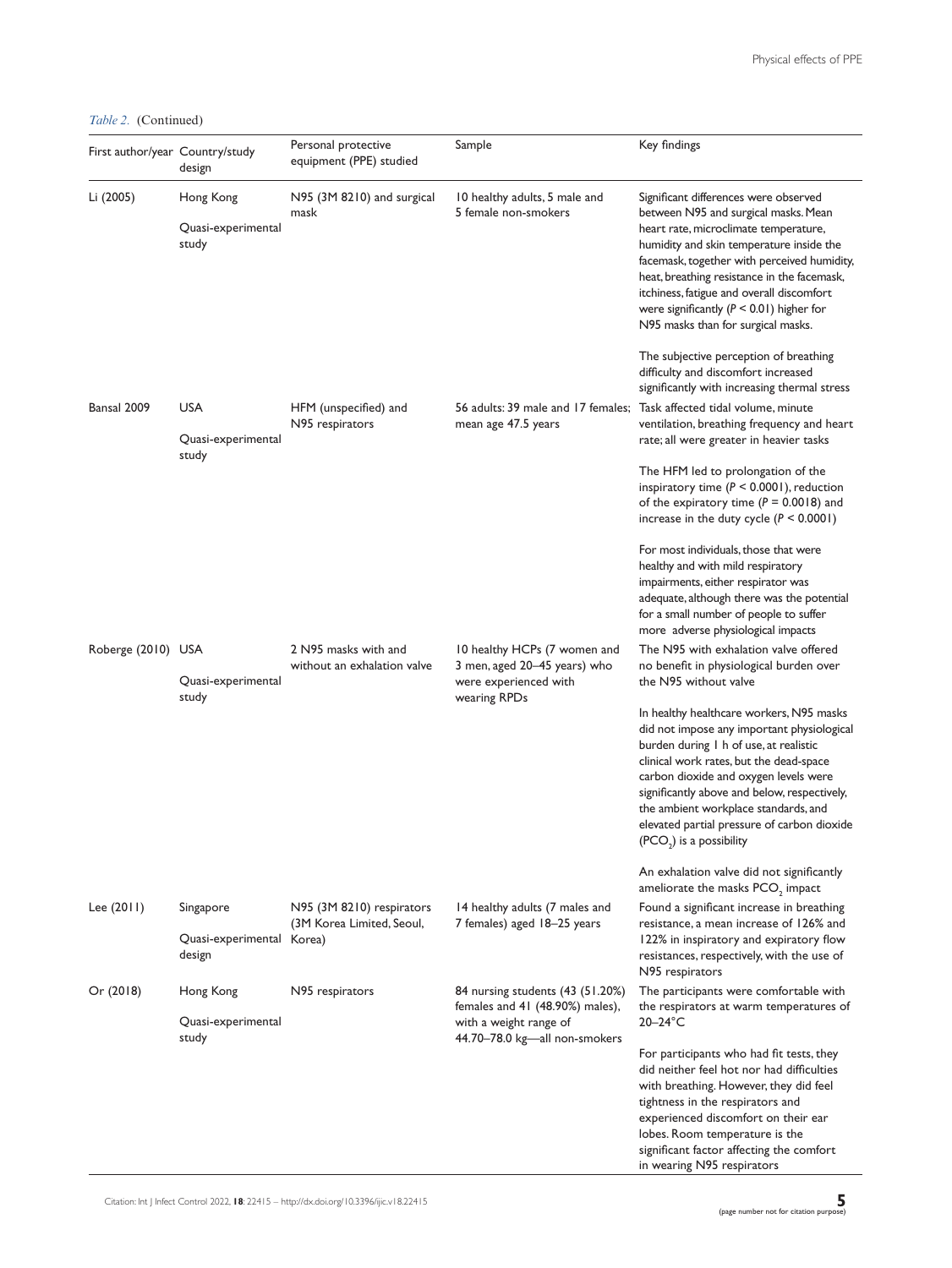*Table 2.* (Continued)

| First author/year Country/study               | design                                   | Personal protective<br>equipment (PPE) studied                                                                                                                                                                                     | Sample                                                                                                                                                                                                                                     | Key findings                                                                                                                                                                                                                                                                                                                                                                                                                                                                                                                                      |
|-----------------------------------------------|------------------------------------------|------------------------------------------------------------------------------------------------------------------------------------------------------------------------------------------------------------------------------------|--------------------------------------------------------------------------------------------------------------------------------------------------------------------------------------------------------------------------------------------|---------------------------------------------------------------------------------------------------------------------------------------------------------------------------------------------------------------------------------------------------------------------------------------------------------------------------------------------------------------------------------------------------------------------------------------------------------------------------------------------------------------------------------------------------|
| Smith (2013)                                  | Australia<br>Quasi-experimental filter   | Full-face S.E.A. Pty Ltd<br>Respirator with side-mounted (mean age 35); one female                                                                                                                                                 | 40 participants aged 19-58                                                                                                                                                                                                                 | Speech and work rates significantly<br>increase CO <sub>2</sub> rebreathing in RPDs                                                                                                                                                                                                                                                                                                                                                                                                                                                               |
|                                               | study                                    |                                                                                                                                                                                                                                    |                                                                                                                                                                                                                                            | CO <sub>2</sub> concentrations in full-face RPDs may<br>be linked to wearer discomfort and<br>contribute to reduced tolerability and<br>wear time of the device                                                                                                                                                                                                                                                                                                                                                                                   |
| Ozdemir<br>(2020)                             | Turkey<br>study                          | FFP2 respirator without<br>exhalation valve (3M Aura™<br>Qausi-experimental 9320+, Minneapolis, US)                                                                                                                                | 12 healthy male HCPs aged of<br>25-40 who were using PPE in<br>the COVID-19 outbreak                                                                                                                                                       | EtCO2 values of the participants<br>measured in all time periods by nasal<br>route after wearing PPE were found to<br>be statistically significantly higher than                                                                                                                                                                                                                                                                                                                                                                                  |
|                                               |                                          |                                                                                                                                                                                                                                    |                                                                                                                                                                                                                                            | before wearing PPE (baseline) $(P < 0.003)$<br>After 10th minute of wearing FFP2, all<br>FICO2 measurements were significantly<br>higher than baseline FiCO2 value<br>(P < 0.005)                                                                                                                                                                                                                                                                                                                                                                 |
|                                               |                                          |                                                                                                                                                                                                                                    |                                                                                                                                                                                                                                            | The use of FFP2 respirator with a surgical<br>mask cover significantly increased the<br>EtCO2 and FiCO2 values of healthcare<br>workers                                                                                                                                                                                                                                                                                                                                                                                                           |
| Zhu (2014)                                    | Singapore<br>Quasi-experimental<br>study | N95 respirator and surgical<br>mask                                                                                                                                                                                                | 12 male adults and 65 female<br>adults with age (21 and 60 years)                                                                                                                                                                          | Baseline nasal resistance at baseline<br>similar. At 1.5 h after mask removal,<br>the mean nasal resistance reached the<br>same level. The mean comfort level<br>decreased with time, whilst wearing<br>N95 respirator caused significantly<br>more uncomfortable feelings com-<br>pared to surgical facemask. The N95<br>respirator caused higher post-wearing<br>nasal resistance than surgical<br>facemask                                                                                                                                     |
| Radonovich<br>(2009)                          | USA<br>Unblinded<br>crossover study      | Powered air-purifying<br>respirator 3M, cup N95<br>exhalation valve, medical mask 15 women each participants<br>(no respirator) Precept<br>duckbill N95 Kimberly-Clark;<br>HFER North; Cup N95<br>cup N95; cup N95 medical<br>mask | 27 volunteers (age, mean [SD]:<br>48 [11] years; range, 25–65 years),<br>randomly assigned a respirator<br>ensemble to wear as long as<br>they could 'tolerate' it whilst<br>exhalation valve medical mask; performing typical work duties | Tolerance time varied by respirator model.<br>Women more significantly likely than men<br>to experience intolerance before 8 h<br>(hazard ratio, 1.97; 95% confidence<br>interval, $1.02-3.75; P = 0.04$ ). Participants<br>discontinued wearing the respirator<br>ensembles before 8 h in 126 of 215 total<br>sessions (59%), reporting a variety<br>of reasons for intolerance, including<br>communication interference<br>Wearing a cup shaped N95 without an<br>exhalation valve was associated with<br>more intolerance than a similar model |
| <b>Observational studies</b><br>Powell (2017) | <b>USA</b>                               | N95 FFP, one tight-fitting full                                                                                                                                                                                                    | 12 adults (6 men and 6 women)                                                                                                                                                                                                              | with a valve<br>Should state in a temperature 'controlled'                                                                                                                                                                                                                                                                                                                                                                                                                                                                                        |
|                                               | Observational<br>study                   | facepiece PAPR, two<br>loose-fitting PAPRs and one<br>elastomeric/PAPR hybrid                                                                                                                                                      | aged $23 \pm 3$ years.<br>Subjects wore each model for<br>I-h whilst treadmill walking at<br>5.6 km/h                                                                                                                                      | environment during low-moderate<br>work over 1 h, wearing a loose-fitting or<br>tight-fitting PAPR does neither impact<br>cardiopulmonary variables (SpO <sub>2</sub> ,<br>transcutaneous partial pressure of $CO2$<br>(tcPCO <sub>2</sub> ), pulse, respiratory rate) nor<br>perceptions of breathing effort, breathing<br>discomfort and ratings of perceived<br>exertion differently than wearing an<br>N95 FFR                                                                                                                                |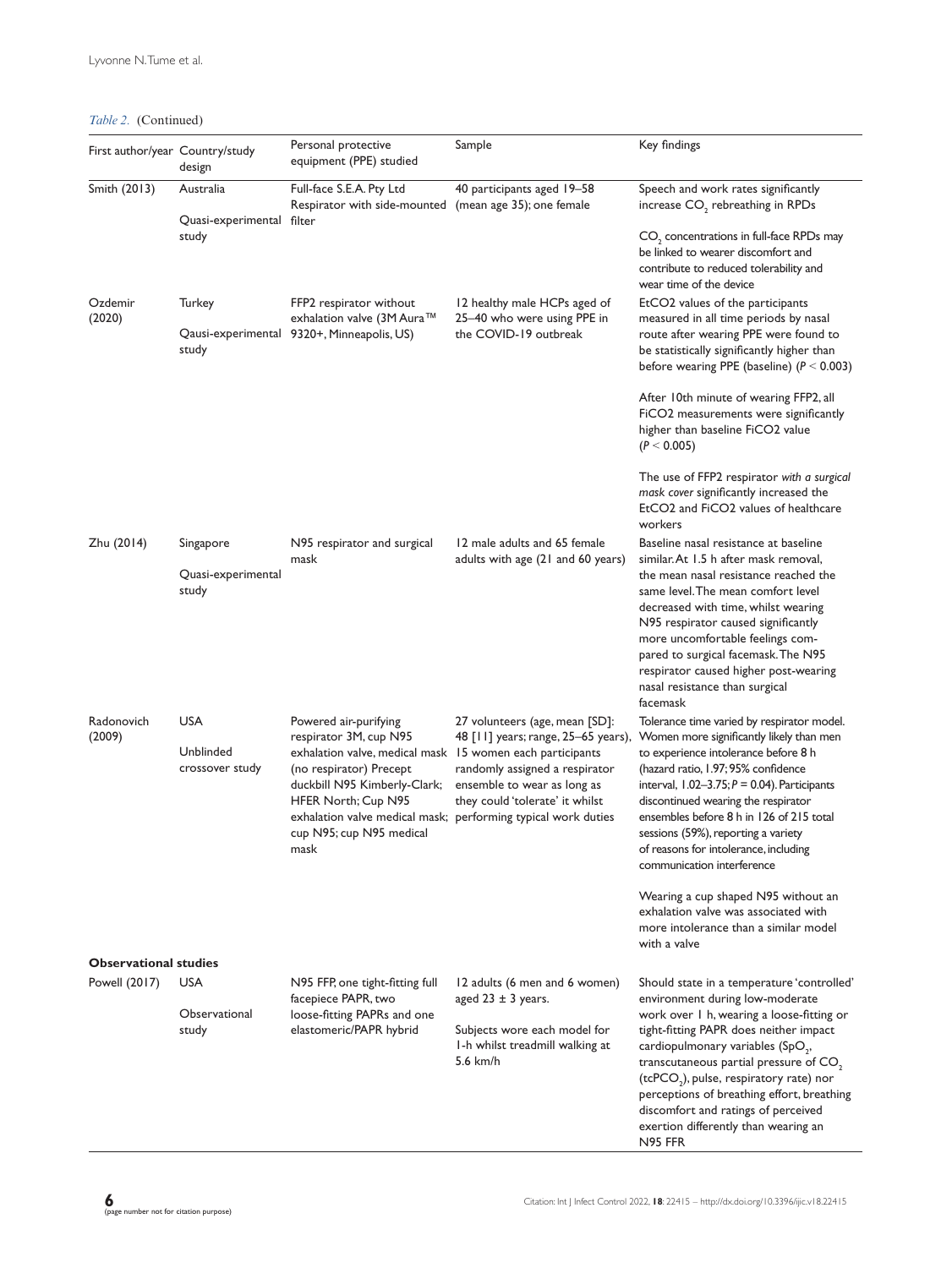*Table 2.* (Continued)

| First author/year Country/study | design                            | Personal protective<br>equipment (PPE) studied                                                        | Sample                                                                                                            | Key findings                                                                                                                                                                                                                                                                                         |
|---------------------------------|-----------------------------------|-------------------------------------------------------------------------------------------------------|-------------------------------------------------------------------------------------------------------------------|------------------------------------------------------------------------------------------------------------------------------------------------------------------------------------------------------------------------------------------------------------------------------------------------------|
| Bulson (2019)                   | <b>USA</b><br>Observational study | Coverall suit, air purifying<br>respirator helmet, x2 pair<br>nitrile gloves apron and<br>shoe covers | 21 HCPs working in biocontain-<br>ment unit                                                                       | No statistical difference in pulse, blood<br>pressure, SaO <sub>2</sub> or temperature between<br>pre, during or post PPE use                                                                                                                                                                        |
| <b>Case series</b>              |                                   |                                                                                                       |                                                                                                                   |                                                                                                                                                                                                                                                                                                      |
| Lam (2020)                      | Malaysia                          | N95 respirators (F550 CS)                                                                             | 5 HCPs working on ICU at a<br>COVID-19 hospital (25-36 years)                                                     | Pressure ulcers over the dorsum<br>of the nose following prolonged                                                                                                                                                                                                                                   |
|                                 | Case series                       |                                                                                                       | > 5 h                                                                                                             | usage of the N95 respirator. Four<br>Prolonged use of N95 respirators cases were of grade 1, one a grade 3.<br>On average, the N95 respirator<br>was used over 5 h                                                                                                                                   |
|                                 |                                   |                                                                                                       |                                                                                                                   | Fear of contracting COVID-19 led to<br>HCPs securing masks too tightly                                                                                                                                                                                                                               |
| <b>Survey designs</b>           |                                   |                                                                                                       |                                                                                                                   |                                                                                                                                                                                                                                                                                                      |
| Foo (2006)                      | Singapore                         | N95 respirators                                                                                       | 322 HCPs (276 women and<br>46 men aged 20-63 years),                                                              | Survey response rate 94.7%                                                                                                                                                                                                                                                                           |
|                                 | Survey design                     | Gloves                                                                                                | with a mix of races                                                                                               | Masks: 109 (35.5%) of the 307 staff<br>who used masks regularly reported                                                                                                                                                                                                                             |
|                                 |                                   | Gown                                                                                                  | Worn for 6–8 h over a period of<br>>8 months                                                                      | adverse skin reactions, including<br>acne $(59.6\%)$ , facial itch $(51.4\%)$ and<br>rash (35.8%)                                                                                                                                                                                                    |
|                                 |                                   |                                                                                                       |                                                                                                                   | Gloves: 64 (21.4%) of the 299 staff<br>who used gloves regularly<br>reported adverse skin reactions,<br>which included dry skin (73.4%),<br>itch (56.3%), rash (37.5%) and<br>wheals $(6.3%)$                                                                                                        |
|                                 |                                   |                                                                                                       |                                                                                                                   | Gowns: only $4(1.6%)$ of the 258 staff<br>who wore gowns regularly reported<br>adverse skin reactions                                                                                                                                                                                                |
| Hu (2020)                       | China                             | N95 mask                                                                                              | 65 HCPs working with<br>COVID-19 patients (20-59<br>years), with 5 men (8.2%) and<br>56 women (91.8%) (30 doctors | Adverse skin reactions of using<br><b>N95 mask:</b> nasal bridge scar, 42 (68.9%);<br>facial itching, 17 (27.9%); skin damage,<br>16 (26.2%); dry skin, 15 (24.6%); rash, 10<br>(16.4%); wheals, 7 (11.5%); indentation<br>and ear pain, 7 (11.5%); skin desquama-<br>tion, 6 (9.9%); acne, 1 (1.6%) |
|                                 | Survey design                     | Latex gloves                                                                                          |                                                                                                                   |                                                                                                                                                                                                                                                                                                      |
|                                 |                                   | Protective clothing                                                                                   | and 31 nurses)<br>Wearing a mix of PPE for<br>long periods - up to 12 h day<br>for an average of 3.5 months       |                                                                                                                                                                                                                                                                                                      |
|                                 |                                   |                                                                                                       |                                                                                                                   |                                                                                                                                                                                                                                                                                                      |
|                                 |                                   |                                                                                                       |                                                                                                                   | Adverse skin reactions of using<br>latex gloves: dry skin, 34 (55.8%);<br>itching, 19 (31.2%); rash, 14 (23.0%);<br>chapped skin, 13 (21.3%); wheals,<br>5 (8.2%); skin soaked with sweat, 3 (4.9%);<br>oedema, I (1.6%)                                                                             |
|                                 |                                   |                                                                                                       |                                                                                                                   | Adverse skin reactions of using<br>protective clothing: dry skin, 22<br>(36.1%); itching, 21 (34.4%); rash, 7<br>(11.5%); wheals, 2 (3.3%)                                                                                                                                                           |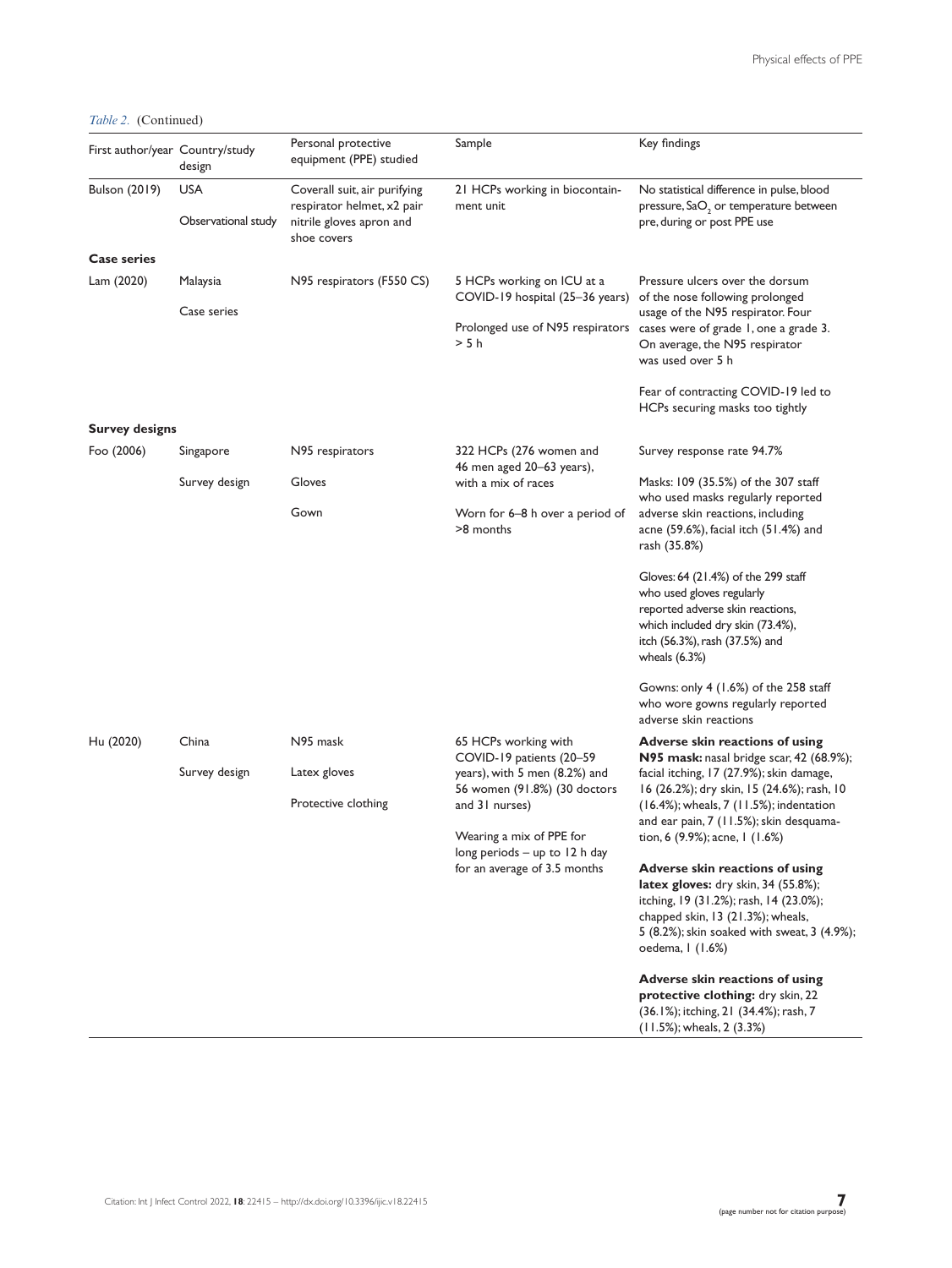*Table 2.* (Continued)

| First author/year Country/study | design                                                                | Personal protective<br>equipment (PPE) studied                                                                            | Sample                                                                                                                                                                                                                     | Key findings                                                                                                                                                                                                                                                                                                                                                                                                                                                                                                |
|---------------------------------|-----------------------------------------------------------------------|---------------------------------------------------------------------------------------------------------------------------|----------------------------------------------------------------------------------------------------------------------------------------------------------------------------------------------------------------------------|-------------------------------------------------------------------------------------------------------------------------------------------------------------------------------------------------------------------------------------------------------------------------------------------------------------------------------------------------------------------------------------------------------------------------------------------------------------------------------------------------------------|
| Hines (2009)                    | <b>USA</b><br>Survey design                                           | N95s and EHFRs (like N95<br>but made of synthetic<br>materials and contain<br>filter-bearing cartridges),<br><b>PAPRs</b> | 1,152 HCPs working in one of<br>5 sites within a single hospital                                                                                                                                                           | 1,152 completed survey (no response<br>rate) and 280 (24%) using EHFRs<br>Regarding comfort, N95-FFR users<br>rated their respirators significantly<br>more favourably than did either EHFR<br>$(P < 0.001)$ or PAPR users $(P < 0.001)$<br>Regarding communication, N95-FFR<br>users again rated their respirators more<br>favourably in comparison to EHFRs<br>$(P < 0.001)$ or PAPRs $(P < 0.001)$<br>1,152 completed the survey (no response<br>rate cited) and 280 (24%) were currently<br>using EHFRs |
|                                 |                                                                       |                                                                                                                           |                                                                                                                                                                                                                            | For all user groups, reusable respirators<br>were significantly more likely to be<br>preferred over N95-FFRs<br>PAPRs: communication and comfort<br>ratings amongst PAPR users were lowest                                                                                                                                                                                                                                                                                                                  |
| Lim (2006)                      | Singapore<br>Survey design                                            | N95 respirators                                                                                                           | 212 HCPs: 47 male and<br>165 females; mean age 31<br>(range 21–58 years)                                                                                                                                                   | of the 3 respirators<br>37.3% of those wearing N95 facemask<br>had reported headaches when using,<br>compared with 62% reporting no<br>symptoms                                                                                                                                                                                                                                                                                                                                                             |
|                                 |                                                                       |                                                                                                                           |                                                                                                                                                                                                                            | 55% of those reporting headaches had<br>exceeded the recommended 4-h<br>duration                                                                                                                                                                                                                                                                                                                                                                                                                            |
|                                 |                                                                       |                                                                                                                           |                                                                                                                                                                                                                            | Continuous use of N95 mask ( $P = 0.053$ )<br>was associated with headaches. 37% of<br>those who had pre-existing headaches<br>suffered more significantly ( $P = 0.041$ )                                                                                                                                                                                                                                                                                                                                  |
| Parush (2020)                   | Israel and Portugal<br>Survey design                                  | A completely encapsulated<br>suit and a self-contained<br>breathing apparatus, such as<br>the N95 face mask, which can    | 722 HCPs in Israel and 301 from<br>Portugal involved in the care of<br>COVID-19 patients and using<br>level 1 PPE; of the 524 (72%)<br>males, participants include<br>physicians (9%), nurses (6%) and<br>paramedics (41%) | Responses showed high levels of difficulty<br>for items related to discomfort, hearing<br>and seeing, and doffing                                                                                                                                                                                                                                                                                                                                                                                           |
|                                 |                                                                       | provide full skin, eye and<br>respiratory protection                                                                      |                                                                                                                                                                                                                            | Difficulties in hearing, understanding<br>speech and understanding the surround-<br>ings all rated highly                                                                                                                                                                                                                                                                                                                                                                                                   |
|                                 |                                                                       |                                                                                                                           |                                                                                                                                                                                                                            | Further analysis showed an association of<br>PPE discomfort with situational awareness<br>$(P < 0.01)$ , mediated by difficulties in<br>hearing and understanding speech                                                                                                                                                                                                                                                                                                                                    |
| Honarbakhsh<br>(2017)           | Iran<br>Delphi study and<br>the fuzzy analytical<br>hierarchy process | N95 respirators                                                                                                           | Phase 1:284 HCPs with >2 years<br>of experience<br>Phase 2: 15 experts in the field of<br>occupational health and safety                                                                                                   | 6 factors – including heat around the<br>face, inaccessibility to respirators,<br>difficulty breathing, pressure on the nose,<br>trouble in communication, and no one<br>$does it - identified as the most$<br>important obstacles in using N95<br>respirators                                                                                                                                                                                                                                              |
|                                 |                                                                       |                                                                                                                           |                                                                                                                                                                                                                            | Of these, 4 factors $-$ including heat<br>around the face, inaccessibility to<br>respirators, difficulty breathing and<br>trouble in communication - achieved the<br>highest score                                                                                                                                                                                                                                                                                                                          |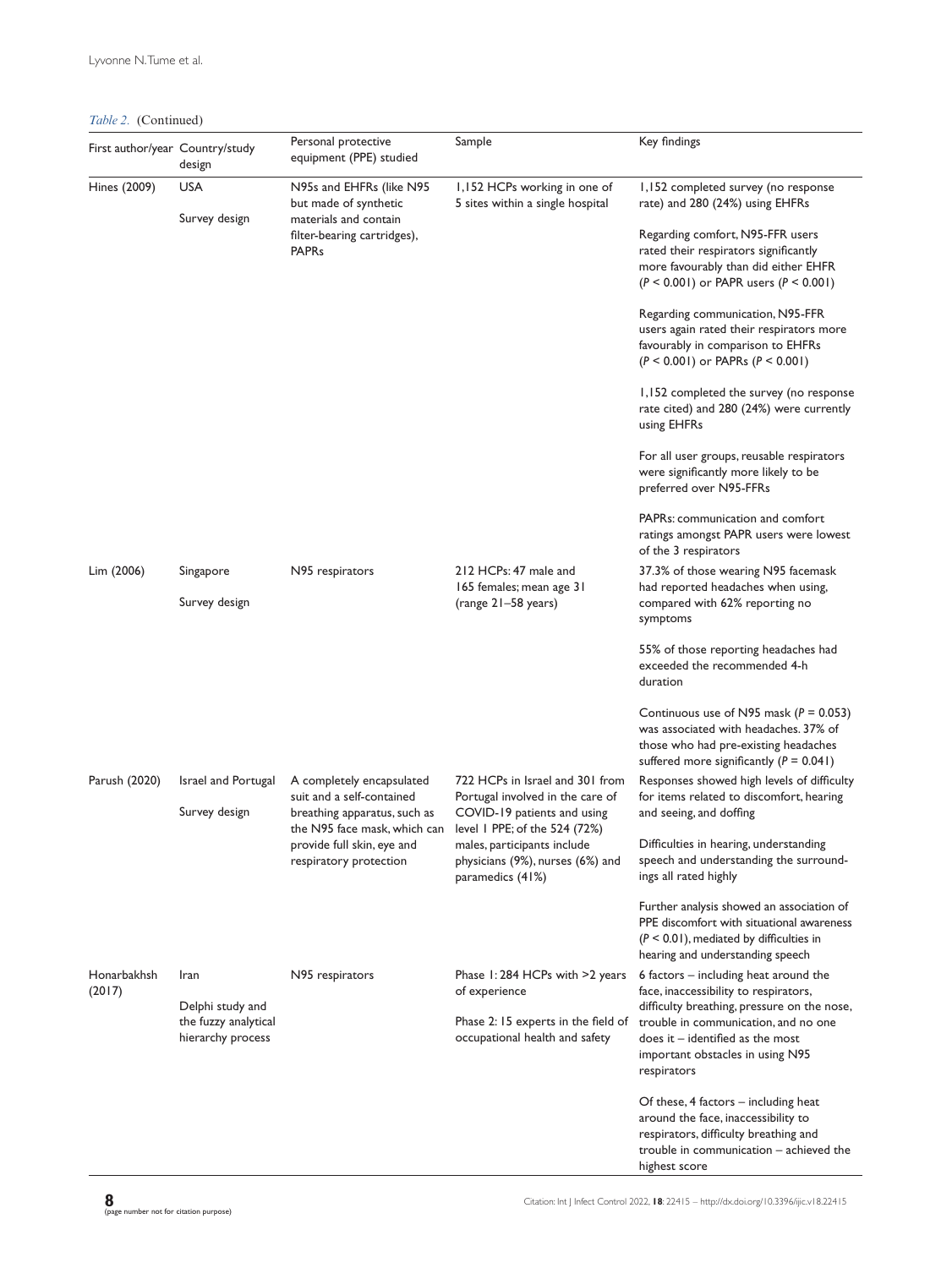*Table 2.* (Continued)

| First author/year Country/study | design                                                                                          | Personal protective<br>equipment (PPE) studied | Sample                                                                                                            | Key findings                                                                                                                                                                                                                                                                                                                                                                                |
|---------------------------------|-------------------------------------------------------------------------------------------------|------------------------------------------------|-------------------------------------------------------------------------------------------------------------------|---------------------------------------------------------------------------------------------------------------------------------------------------------------------------------------------------------------------------------------------------------------------------------------------------------------------------------------------------------------------------------------------|
|                                 | Mixed method and qualitative studies                                                            |                                                |                                                                                                                   |                                                                                                                                                                                                                                                                                                                                                                                             |
| Corley (2010)                   | Australia<br>Mixed method<br>study: survey then<br>phenomenological<br>study with<br>interviews | N95 respirators                                | 34 ICU HCPs: 28 nurses and<br>4 doctors                                                                           | One theme rewearing of PPE: changing<br>guidance around PPE created confusion,<br>concerns the shortage of PPE, and the<br>physical act of wearing PPE for an<br>extended period was identified as a<br>difficulty for staff                                                                                                                                                                |
|                                 |                                                                                                 |                                                |                                                                                                                   | Most staff were required to wear PPE for<br>up to $12$ h a day with only a $1 - 1.5$ h<br>break from PPE during this period. Many<br>staff commented on how uncomfortable<br>PPE was, especially for extended periods<br>and difficulties in communication                                                                                                                                  |
| Locatelli (2014) USA            | Qualitative study<br>with 3 focus groups                                                        | Staff who wore FFRs<br>(non-type specific)     | 17 HCPs (94% female and 53%<br>nurses) who worked in risk areas<br>and who had worn FFRs as part<br>of their work | 3 themes found: experience of physical<br>discomfort, physical features of the masks<br>and the effects on patient care.<br>Participants believed FFRs influenced<br>patient care because patients felt uneasy<br>and it changed health care workers'<br>behaviours (loss of concentration, rushed<br>patient care and avoidance of patients in<br>isolation resulting from FFR discomfort) |

PAPRs, Powered air purifying respirator; Co2, Carbon dioxide; MM, Medica Mask; HFM, Half Face Mask; FFP2, Filtering Face Protection (level 2); HCPs, Healthcare Professionals; EtCo2, End tidal carbon dioxide; FFR, Filtering Face Respirator; Sao2, Oxygen satisfaction; ICU, intensive care unit; EHRs, Elastomeric half mask respirators.





*Fig. 2.* Types of personal protective equipment examined in the number of studies. S.E.A. is a modified full face mask brand. Y axis represents the number of studies.

communication associated with it. A Delphi study (13) aimed to identify physical effects that acted as barriers to using the N95 mask in HCPs in Iran. They found six factors (four of these physical effects are as follows: heat around the face, difficulty breathing, pressure on the nose and trouble in communication) as the most important barriers for staff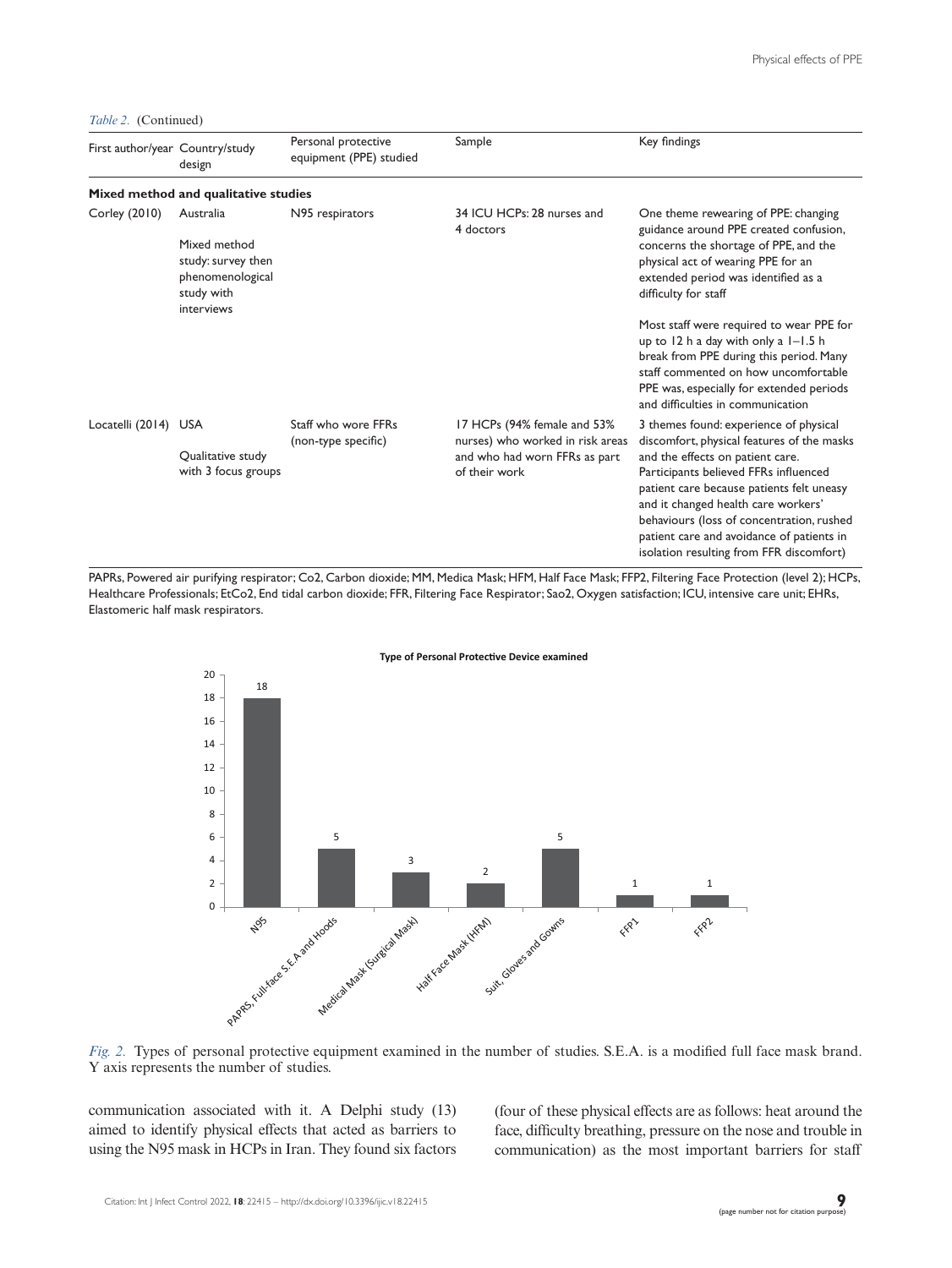

*Fig. 3.* Map of scoping review physical effects.



*Fig. 4.* The physical effects of personal protective equipment reported by study. X axis represents number of studies in which physical effects were cited.

using N95 respirators. Finally, a 10-item self-report survey (15) examined the key human factors: physical and ergonomic, perceptual and cognitive, which influence the use of level 1 PPE worn during the COVID-19 pandemic. In total, 722 HCPs in Israel and 301 from Portugal were surveyed (a mixture of males/females and nurses, physicians and allied health personnel). All respondents had worn level 1 PPE for at least a few hours daily to several hours weekly. They found high levels of perceived difficulty, with medians of 4/5 for items related to discomfort, hearing, and seeing and doffing. A subsequent analysis showed an association between PPE discomfort with impaired situational awareness ( $P \leq 0.01$ ), with this association mediated by difficulties in hearing and understanding speech, reflecting difficulties in

communication. Radonovich et al. (16) studied factors that resulted in mask intolerance by 27 HCPs. Heat and facial discomfort, impaired communication and other somatic effects (dizziness, nausea and itching) were the main factors contributing to this 'intolerance' of RPDs that necessitated removal of the device. They noted that women were significantly more likely to report intolerance than men.

## **The respiratory effects of wearing different masks/ respirators**

Twelve of 22 studies (13, 16–26) analysed the respiratory effects of wearing different respirators. These studies were conducted in Singapore ( $n = 2$ ), Hong Kong ( $n = 1$ ), the United States ( $n = 6$ ), Australia ( $n = 1$ ), Turkey ( $n = 1$ ) and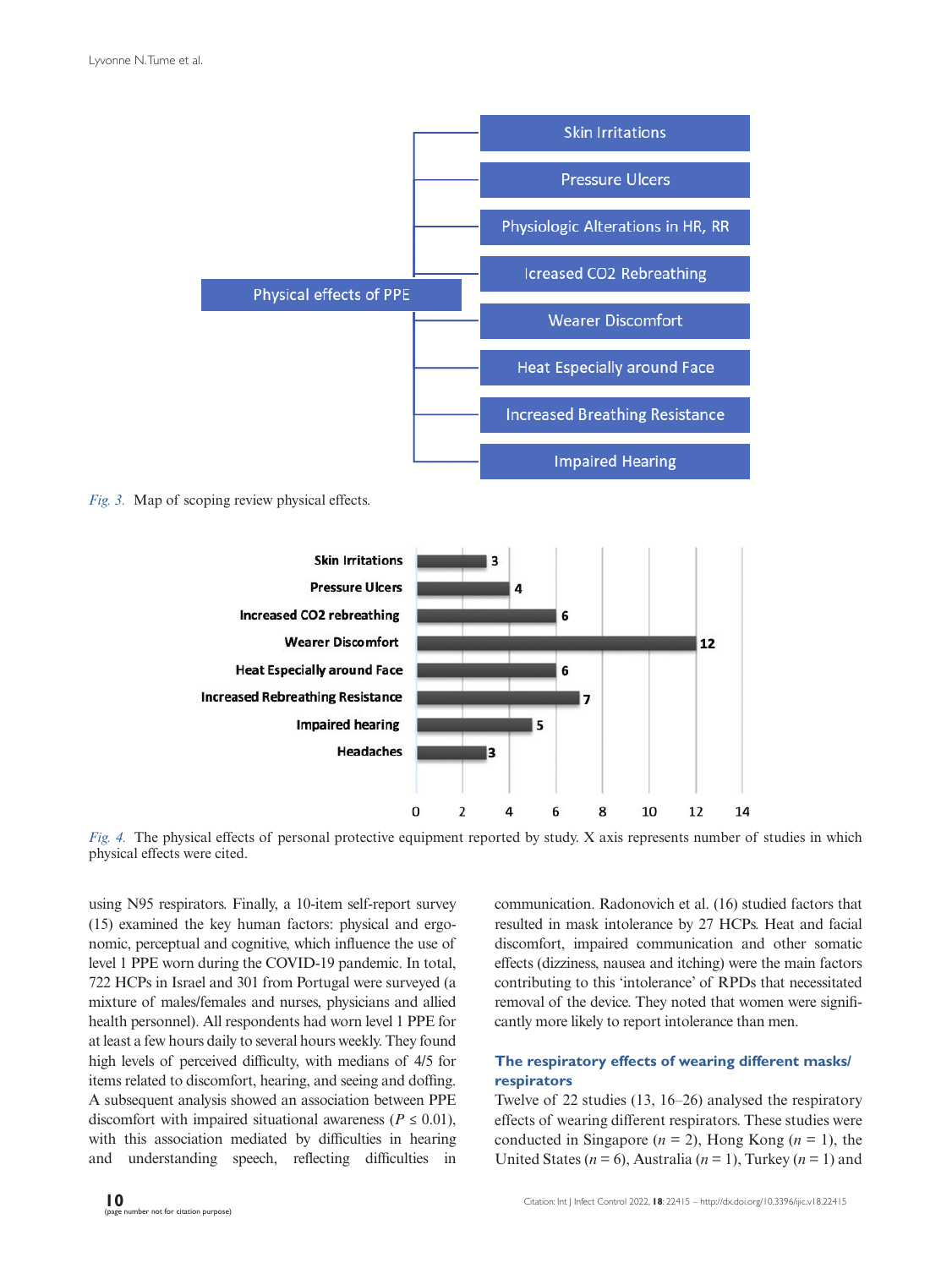Iran  $(n = 1)$  from 2004 to 2020. The respiratory effects can be broadly divided in three themes: an increase in carbon dioxide  $(CO_2)$  rebreathing, an increase in breathing resistance and the effect on arterial oxygen saturations  $(SpO<sub>2</sub>)$ .

Smith et al. (17), in an exercise laboratory study, examined the physical consequences of speech and work rates and found that incremental  $CO_2$  rebreathing occurs in RPDs. A quasi-experimental study (22) in healthy HCPs found that FFP respirators broadly did not have any significant physiological impact during 1 h of utilisation. However, the FFP respirator's dead-space, carbon dioxide and oxygen levels varied from the recommended working environmental standards, and elevated  $CO_2$  levels were possible. In addition, the FFP's effect on  $CO_2$  clearance was not enhanced by having an exhalation valve. In contrast, Randovich et al. (16) in a crossover trial of 27 HCPs found that wearing a N95 mask without an exhalation valve was associated with more intolerance than a similar model with a valve. Özdemir et al. (23) also examined end tidal  $\text{CO}_2(\text{EtCO}_2)$  values of participants wearing PPE over time. They found that a statistically significant difference from that at baseline  $(P < 0.003)$  and after the 10th minute of wearing  $PPE CO<sub>2</sub>$  levels significantly exceeded baseline levels ( $P = 0.005$ ). The use of an FFP2 respirator with a surgical mask cover considerably worsened the EtCO<sub>2</sub> and fractional concentration of inspired  $CO_2$  (FiCO<sub>2</sub>) values in participants. However, both Rebmann (24), in a randomised crossover trial of 10 nurses wearing N95 masks and Powell (25), in a prospective observational study of 12 adults, noted that although  $CO_2$  levels were higher than at baseline, the changes were unlikely to be clinically significant.

The increase in breathing resistance is amongst the most important reported problems in HCPs wearing N95 respirators (13). Most of the studies report wearers perceived difficulty in breathing in RPDs, despite little evidence of any clinically significant physiological effects (24). Lee et al. (18) found a rise in nasal resistance after the removal of the N95 and surgical masks after 3 h of use, potentially due to nasal physiological changes. However, this study is limited by few  $(n = 14)$  participants and the inadequate duration of time monitored after mask removal to allow nasal resistance to return to baseline. Li et al. (19) in a quasi-experimental study of 10 participants found a substantial difference between the N95 and surgical masks, in addition to an alteration of the physiological parameters and wearer discomfort. Respiratory resistance was significantly ( $P \le 0.01$ ) higher in the N95 masks compared to the surgical mask, and subjective perception of breathing difficulty and discomfort also increased significantly with increasing thermal stress. Bansal et al. (20) compared the physiological impact of two RPDs in simulated work conditions (a dual cartridge half face mask respirator [HFM] and the N95 respirator) in 56 participants. They found that tidal volume, minute ventilation, breathing frequency and

heart rate were all significantly higher in higher workload tasks. Despite this, they suggest that for most individuals, including those with mild respiratory distress, both types of RPD could be tolerated physiologically.

Three studies specifically examined the changes in  $SpO<sub>2</sub>$ in relation to the use of PPE. Two (21, 22) found no statistical difference observed between pre, during or post PPE use with regards to  $SpO<sub>2</sub>$ , compared to the other physiologic parameters. They also found no significant differences between the type of RPD worn. Powell et al. (25) studied 12 healthy adults in a prospective observational study in a temperate environment during low–moderate work over 1 h, wearing a loose-fitting or tight-fitting powered air purifying respirator (PAPR). They found no impact on  $SpO<sub>2</sub>$  (or other physiologic parameters), or perceptions of breathing effort, respiration discomfort, associated ratings of perceived effort, other than that of wearing a N95 mask.

## **Other non-respiratory physical effects of wearing respirators or masks**

Several other physical effects of wearing masks or RPD are apparent in these studies—the most common being facial heat, pain and pressure over the nose/ears, but headaches, light-headedness, pressure and skin irritations along with communication difficulties are also reported. Honarbakhsh et al. (13) in their Delphi survey of clinicians and infection control experts concluded that heat around the face and trouble in communication were the two top physical factors. Likewise, others (27) also noted facial heat, pain and pressure as other non-respiratory reported effects. Lam et al. (8) specifically studied headaches in HCPs wearing PPE and found these were worse in HCPs with existing headaches, and the likelihood of headache increased as time in PPE increased to near and beyond 4 h. Two studies specifically focused on skin irritation and pressure ulcers (8, 9), and these are discussed in the next theme. Importantly, in healthcare settings, communication difficulties both with hearing and speech are consistently reported in HCPs wearing PPE (12, 13, 15, 24). Parush et al. (15), in a large survey with over 1,000 responses across two countries, noted this and identified this impaired ability to communicate/understand significantly impaired situational awareness, which is critical for safety in a healthcare environment. Radonovich et al. (16) in an unblinded crossover trial of 27 HCPs found that heat and facial discomfort, impaired communication and other somatic effects (dizziness, nausea and itching) were the main factors contributing to 'intolerance' of RPDs that necessitated removal of the device. They noted women were significantly more likely to report intolerance than men, and wearing a N95 mask without an exhalation valve was associated with more intolerance than a similar model with a valve.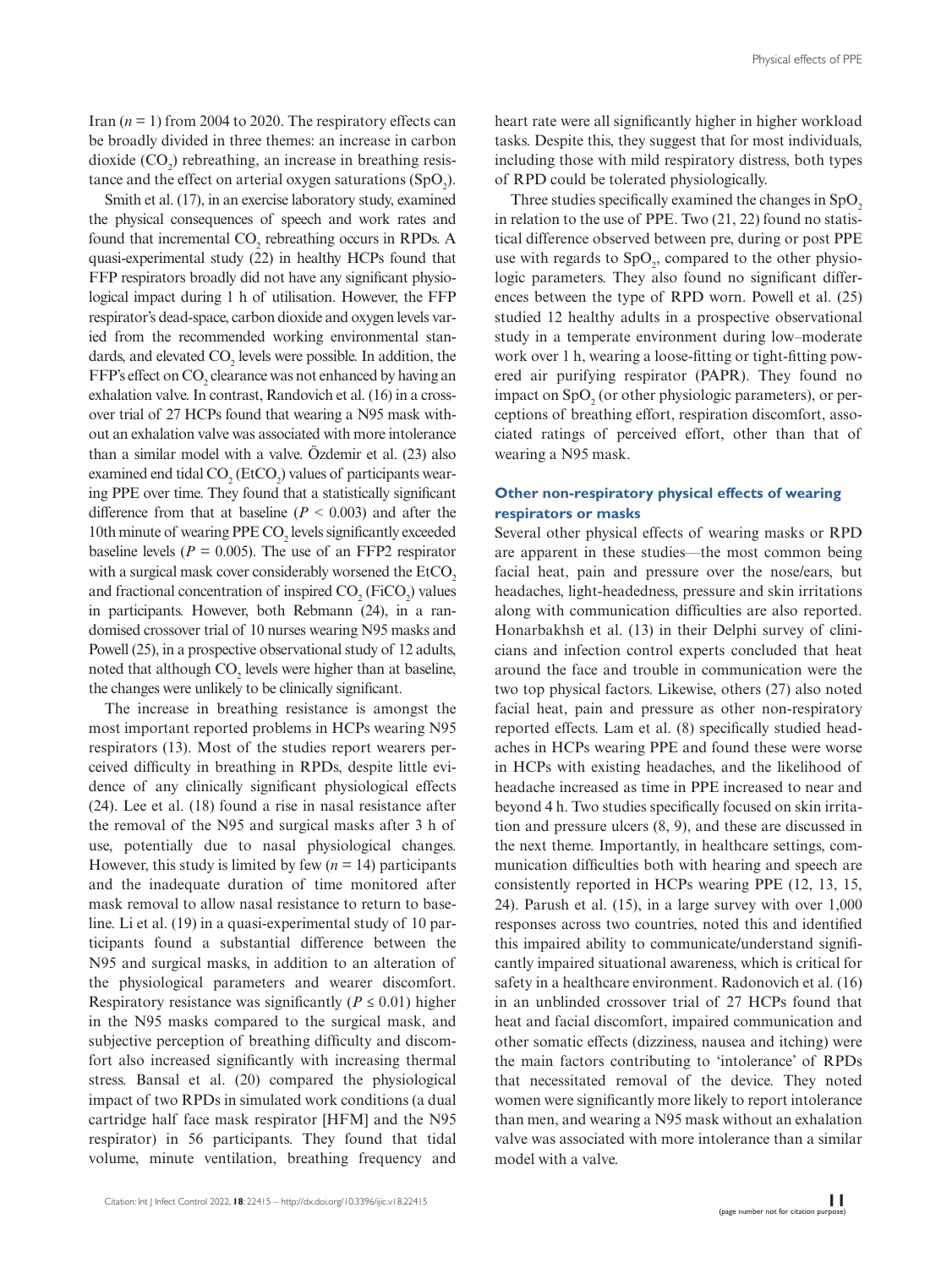#### **The physical effects of wearing PPE on the skin**

Skin lesions and irritation were commonly reported in individuals wearing PPE. A case series (8) specifically reported pressure ulcers on the dorsum of the nose related to wearing an N95 mask in five HCPs, ranging from grade 1 to grade 3. In a survey of 322 HCPs in Singapore (9), other reported skin problems were acne (60%), facial itch (51%) and rashes (36%) whilst wearing the N95 mask. HCPs reporting acne were significantly younger than those who without. Prolonged wear of the N95 mask appeared to worsen the effect of these. A further survey of 65 HCPs in China (10) also found skin irritation, and in addition to those symptoms noted above, they found dry skin  $(26%)$ , scarring of the nasal bridge  $(69%)$ , wheals (11%), indentation and ear pain (11%) and desquamation (10%) associated with wearing the N95 mask. They also noted other skin effects related to the wearing of disposable gloves, with 64 (21.4%) of the 299 staff who used gloves regularly reporting adverse skin reactions, including dry skin (73.4%), itch (56.3%), rash (37.5%) and wheals (6.3%). Staff who reported dry skin and itching were younger compared with staff who did not. Hu et al. (10) also found staff reported skin issues related to wearing gloves: dry skin (55.8%), itching (31.2%), rashes (23.0%), chapped skin (21.3%), wheals (8.2%), skin soaked with sweat (4.9%) and edema (1.6%). Some of these effects are also inherently linked with frequent handwashing associated with managing infected patients. Few skin effects were associated with the wearing of disposable gowns. Two of the survey studies reported these: Foo et al. (9) found that only 1.6% of the staff who wore gowns regularly reported adverse skin reactions, whereas Hu et al. (10) found a higher rate of adverse skin reactions from using protective clothing: dry skin (22 of 65, 36.1%), itching (21, 34.4%), rashes (7, 11.5%) and wheals (2, 3.3%).

#### **Staff preferences of PPE type**

Undoubtedly, discomfort is the most reported physical effect perceived by HCPs wearing PPE. However, discomfort varies with the type of PPE worn and undoubtedly with the individual. This inevitably leads HCPs to prefer one type of PPE over another. Hines et al. (28) surveyed 2,252 HCPs on user acceptance of reusable respirators in health care (24% wearing elastomeric half-face respirator [EHFR], 53% wearing N95 respirators and 23% wearing PAPRs). In relation to perceived comfort, N95 users rated their respirators significantly more favourably than did either EHFR ( $P < 0.001$ ) or PAPR users ( $P < 0.001$ ). Regarding communication, N95 users again rated their respirators more favourably in comparison to EHFR ( $P < 0.001$ ) or PAPR users ( $P < 0.001$ ). Despite these preferences, when participants were asked about providing protection for them, EHFR users rated their respirators more favourably. Both EHFR (*P* < 0.001) and

PAPR  $(P = 0.012)$  users rated their masks significantly more favourably than N95 users, based on their fit test. This contrasts with N95 users ( $P = 0.003$ ), who would have needed a similar fit test, compared to PAPR users  $(P = 0.005)$ , who still require training despite not having to undergo fit test.

## **The impact of time and duration on the physical effects of wearing PPE**

Nineteen studies reported the duration of time participants were studied in PPE (8–12, 16, 27, 29, 30) (Fig. 5). The maximum time studied in PPE ranged from 5 to 720 min, and in the few studies, this ranged from 5 to 199 min, reporting the minimum time (20, 24, 25, 29). All studies that examined the physical effects over time found effects worsened with increasing time. Rebmann et al. (24) found that perceived exertion, shortness of breath, headache and light-headedness all increased over time with 22% of early PPE removals due to discomfort. Zhu et al. (26) also noted that mean comfort reduced as length of time wearing the N95 mask increased. Corley et al. (12) found staff (in practice) were expected to wear full PPE for 12 h shifts with a 1–1.5-h break (reflecting real life practice), and staff reported significant difficulties with this as time increased. Foo (9) and Shenal (27) also found staff perceived discomfort over time, with Shenal finding facial heat, pain and pressure the worse effects that increased over time (in an 8-h period). Loibner et al. (29) studied the effect of wearing two types of full PPE suits; both were uncomfortable for staff, and the effects of this discomfort worsened as the time in the suit increased. Radonovich (16) found that 59% of HCPs discontinued wearing the respirator ensembles before 8 h reporting a variety of reasons for this intolerance, including communication interference, along with physical effects.

#### **Discussion**

We used a systematic methodology and searched a range of databases to capture the full range of existing studies on the physical effects of PPE in HCPs. This review has achieved the study objectives. First, this scoping review has identified the most common physical and physiological effects and adverse effects of wearing PPE. These effects (summarised in Fig. 3) are most commonly respiratory effects, pressure ulcers, other skin irritations, heat, impaired communication and general wearer discomfort. Staff experience wearing PPE is generally negative, although use is recognised as essential. Impaired communication and wearer discomfort, which worsen over time, have been shown.

This review highlights the gaps in research, especially specifically around the FFP 3 mask (used most within the United Kingdom), and the differences between this and other RPD types such as the N95 and FFP2. Furthermore,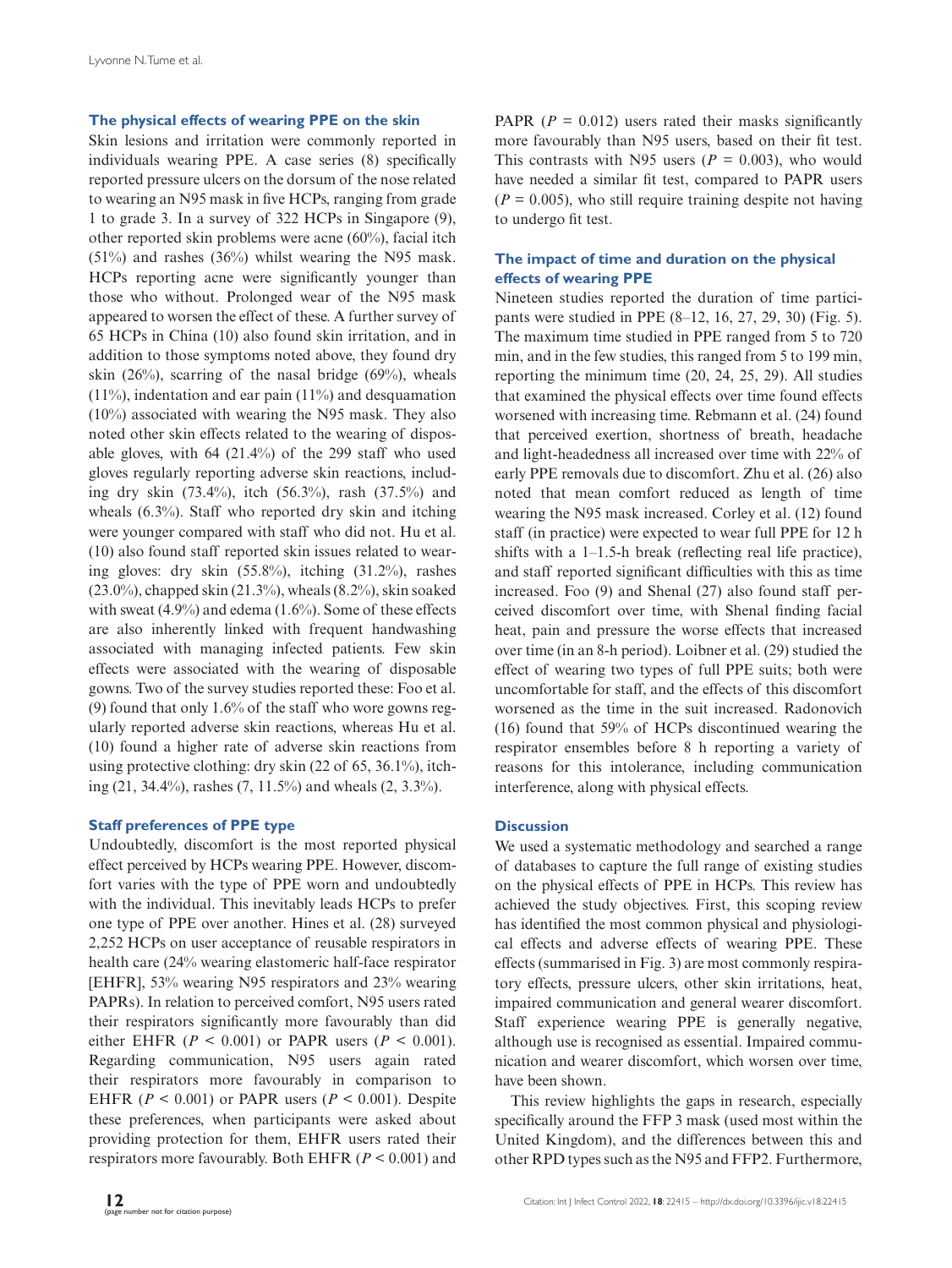

*Fig. 5.* Time spent in PPE as reported by study.

as RPDs vary in design and level of protection, one RPD type will not provide the same level of comfort to all HCPs. Historically, PPE and RPDs were designed for men in industrial situations (31), yet many healthcare workers (especially nurses) are female and from multiple ethnic backgrounds in the United Kingdom; this has implications for the 'fit' and comfort of RPDs, and this has not been adequately researched. Future studies need to explore this. Improving the acceptability and usability of wearing PPE for HCPs, including ease of communication and physical comfort, was identified as a research priority in 2010 by a large US report funded by the US Institute of Medicine, yet this remains a significant gap in research (32).

Currently no 'ideal' RPDs for HCPs exist, and we know that a 'one size fits all' approach does not work (33). More research is urgently required to develop a more individualised approach to RPD fitting and wearing, to maximise comfort for staff. Some of the studies compared both valved and non-valved RPDs, not showing any significant different in respiratory effects. Valved RPDs are designed to make expiration easier, and thus more comfortable to wear, with less moisture build up inside the mask (34). The downside to this is the failure to filter the wearers exhalation, providing only one-way protection (for the wearer) and potentially placing others at risk (34). During COVID-19, with reported widescale asymptomatic

units, not required or able to wear masks, this potentially puts them at risk (35). *Gaps in the literature*

infections (some of these amongst HCPs) and many patients in hospital settings, especially in intensive care

There are clear gaps in the evidence identified from this scoping review. No UK studies exist, and no studies have specifically examined the impact of FFP3 masks (worn extensively in the UK and Europe); although likely to be similar to the N95, this is not known. Furthermore, there is limited evidence on the physiological impact of wearing PPE (in particular RPDs) for more than 2 h whilst conducting moderate nursing tasks in standard hospital temperatures, recommended to be 18°C (36), and comparing different ethnic groups with different physical facial features.

#### *Limitations*

There are several limitations to this scoping review, although it was based on a comprehensive review of the literature, with expertise from an information specialist. It is possible that some relevant studies were missed, as we only included studies published in English. We also excluded studies that specifically examined HCPs' ability to perform, non-human laboratory or simulation-based studies, and those studies specifically of pregnant women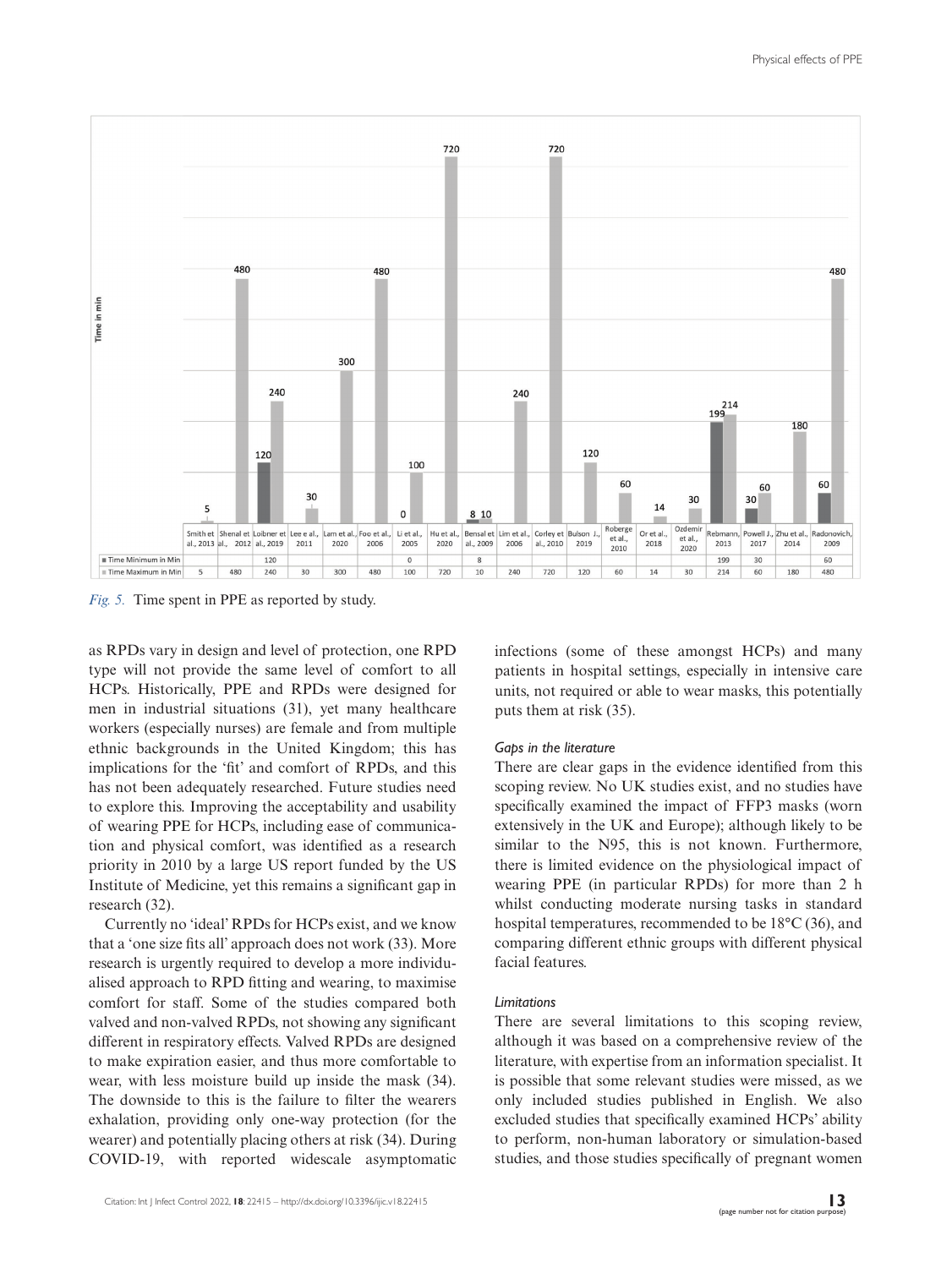as this has been previously reported (37). A further limitation of our methods is that papers are not critically appraised in depth and the evidence level graded; however, what we have done is map the literature on this topic and identified gaps for further research as well as the clinical implications.

#### **Clinical implications of the scoping review**

The physical effects of wearing PPE (even RPDs alone) are not insignificant, and these effects are magnified over time and in warmer environments. Managers must be highly cognisant of these effects and ensure HCPs have adequate frequent breaks from PPE and, where possible, the environmental temperature modified to improve comfort. This requires both a review of staffing and working practices to facilitate. Adequate occupational health input is also important to prevent, reduce (where possible) or treat these physical effects in HCPs. History suggests that this pandemic will not be the last, thus further research and development of newer more ergonomic PPE is essential.

#### **Conclusions**

Currently, no 'ideal' PPE exists for HCPs, with numerous physical effects reported and quantified. Working effectively in PPE continues to be challenging, since it is necessary for clinical staff to wear PPE for prolonged periods. Having knowledge of these physical effects directs future designers of PPE to develop more ergonomic designs and researchers to gaps in our knowledge, especially around the impact of FFP3 masks worn in the United Kingdom. This knowledge also directs managers to reconsider the work pattern and staffing levels required for staff working in PPE to ensure more frequent breaks can be undertaken to ensure both worker safety and effective and safe care delivery.

#### **Conflict of interest and funding**

The authors declare that there are no conflicts of interest to declare. This work is not funded.

#### **Ethical considerations**

Ethics approval was not required for this study.

#### **References**

- 1. Houghton C, Meskell P, Delaney H, Smalle M, Glenton C, Booth A, et al. Barriers and facilitators to healthcare workers' adherence with infection prevention and control (IPC) guidelines for respiratory infectious diseases: a rapid qualitative evidence synthesis. Cochrane Database Syst Rev 2020; 4(4): CD013582. doi: [10.1002/14651858.CD013582](http://dx.doi.org/10.1002/14651858.CD013582)
- 2. Cowling BJ, Zhou Y, Ip DK, Leung GM, Aiello AE. Face masks to prevent transmission of influenza virus: a systematic review. Epidemiol Infect 2010 Apr; 138(4): 449–56. doi: [10.1017/](http://dx.doi.org/10.1017/S0950268809991658) [S0950268809991658](http://dx.doi.org/10.1017/S0950268809991658)
- 3. Chou FR, Dana T, Jungbauer R, Weeks C, McDonagh MS. Masks for prevention of respiratory virus infections, including SARS-CoV-2, in health care and community settings: a living rapid review. Ann Intern Med 2020; 173(7): 542–55. doi: [10.7326/](http://dx.doi.org/10.7326/M20-3213) [M20-3213](http://dx.doi.org/10.7326/M20-3213)
- 4. bin-Reza F, Lopez Chavarrias V, Nicoll A, Chamberland ME. The use of masks and respirators to prevent transmission of influenza: a systematic review of the scientific evidence: masks and respirators to prevent influenza. Influenza Other Respir Viruses 2012; 6(4): 257–67. doi: [10.1111/j.1750-2659.2011.00307.x](http://dx.doi.org/10.1111/j.1750-2659.2011.00307.x)
- 5. Smith JD, MacDougall CC, Johnstone J, Copes RA, Schwartz B, Garber GE. Effectiveness of N95 respirators versus surgical masks in protecting health care workers from acute respiratory infection: a systematic review and meta-analysis. Can Med Assoc J 2016; 188(8): 567–74. doi: [10.1503/cmaj.150835](http://dx.doi.org/10.1503/cmaj.150835)
- 6. Arksey H, O'Malley L. Scoping studies: towards a methodological framework. Int J Soc Res Methodol 2005; 8(1): 19–32. doi: [10.1080/1364557032000119616](http://dx.doi.org/10.1080/1364557032000119616)
- 7. Tricco AC, Lillie E, Zarin W, O'Brien KK, Colquhoun H, Levac D, et al. PRISMA extension for scoping reviews (PRISMA-ScR): checklist and explanation. Ann Intern Med 2018; 169(7): 467–73. doi: [10.7326/M18-0850](http://dx.doi.org/10.7326/M18-0850)
- 8. Lam U, Md. Mydin Siddik NSF, Mohd Yussof SJ, Ibrahim S. N95 respirator associated pressure ulcer amongst COVID -19 health care workers. Int Wound J 2020; 17(5): 1525–7. doi: [10.1111/iwj.13398](http://dx.doi.org/10.1111/iwj.13398)
- 9. Foo C, Goon A, Leow Y, Goh C. Adverse skin reactions to personal protective equipment against severe acute respiratory syndrome- a descriptive study in Singapore. Contact Dermatitis 2006; 55(5): 291–4. doi: [10.1111/j.1600-0536.2006.00953.x](http://dx.doi.org/10.1111/j.1600-0536.2006.00953.x)
- 10. Hu K, Fan J, Li X, Gou X, Li X, Zhou X. The adverse skin reactions of health care workers using personal protective equipment for COVID-19. Medicine 2020; 99(24), e20603. doi: [10.1097/MD.0000000000020603](http://dx.doi.org/10.1097/MD.0000000000020603)
- 11. Lim E, Seet R, Lee K, Wilder-Smith EPV, Chuah BYS, Ong BKC. Headaches and the N95 facemask amongst healthcare providers. Acta Neurol Scand 2006; 113(3): 199–202. doi: [10.1111/j.1600-0404.2005.00560.x](http://dx.doi.org/10.1111/j.1600-0404.2005.00560.x)
- 12. Corley A, Hammond NE, Fraser JF. The experiences of health care workers employed in an Australian intensive care unit during the H1N1 Influenza pandemic of 2009: a phenomenological study. Int J Nurs Stud 2010; 47(5): 577–85. doi: [10.1016/j.](http://dx.doi.org/10.1016/j.ijnurstu.2009.11.015) [ijnurstu.2009.11.015](http://dx.doi.org/10.1016/j.ijnurstu.2009.11.015)
- 13. Honarbakhsh M, Jahangiri M, Farhadi P. Effective factors on not using the N95 respirators among health care workers: application of fuzzy delphi and fuzzy analytic hierarchy process (FAHP). J Healthc Risk Manag 2017; 37(2): 36–46. doi: [10.1002/](http://dx.doi.org/10.1002/jhrm.21286) [jhrm.21286](http://dx.doi.org/10.1002/jhrm.21286)
- 14. Locatelli SM, LaVela SL, Gosch M. Health care workers' reported discomfort while wearing filtering face-piece respirators. Workplace Health Saf 2014; 62(9): 362–8. doi: [10.3928/21650799-20140804-03](http://dx.doi.org/10.3928/21650799-20140804-03)
- 15. Parush A, Wacht O, Gomes R, Frenkel A Human factor considerations in using personal protective equipment in the COVID-19 pandemic context: binational survey study. J Med Internet Res 2020; 22(6):e19947. doi: [10.2196/19947](http://dx.doi.org/10.2196/19947)
- 16. Radonovich LJ Jr, Cheng J, Shenal BV, Hodgson M, Bender BS. Respirator tolerance in health care workers. J Am Med Assoc 2009 Jan 7; 301(1): 36–8. doi: [10.1001/jama.2008.894](http://dx.doi.org/10.1001/jama.2008.894)
- 17. Smith CL, Whitelaw JL, Davies B. Carbon dioxide rebreathing in respiratory protective devices: influence of speech and work rate in full-face masks. Ergonomics 2013; 56(5): 781–90. doi: [10.1080/00140139.2013.777128](http://dx.doi.org/10.1080/00140139.2013.777128)